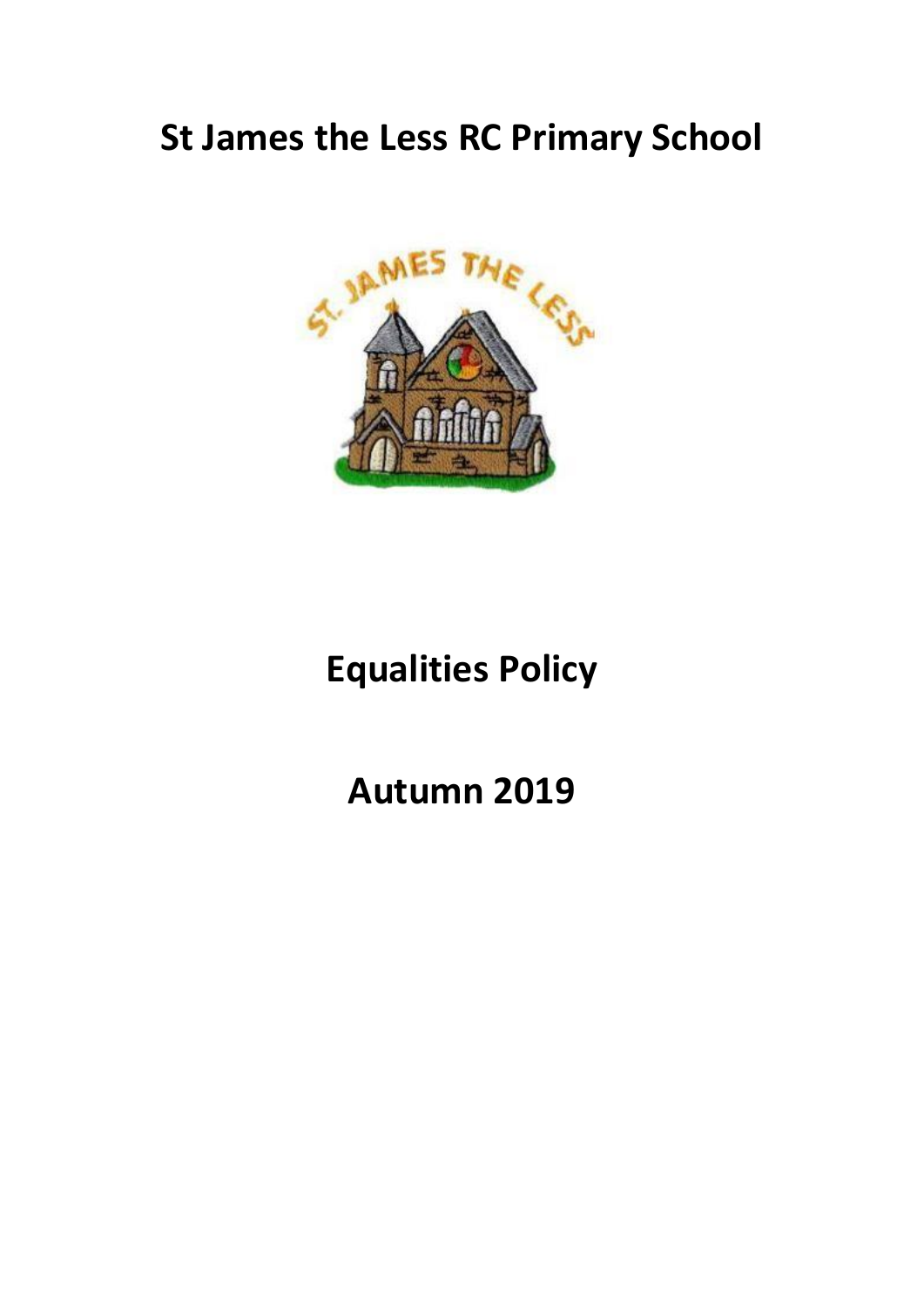# **St James the Less RC Primary School**

# **Equality Policy and Action Plan**

This Equality policy outlines the commitment of the staff, pupils and governors of St James the Less RC Primary School to ensure that equality of opportunity is available to all members of the school community. For our school this means not simply treating everybody the same but understanding and tackling the different barriers which could lead to unequal outcomes for different groups of pupils in school, whilst celebrating and valuing the achievements and strengths of all members of the school community. These include:

- Pupils
- Staff
- Parents/carers
- The governing body
- Multi-agency staff linked to the school
- Visitors to school
- Students on placement

We believe that equality at our school should permeate all aspects of school life and is the responsibility of every member of the school and wider community. Every member of the school community should feel safe, secure, valued and of equal worth.

At St James the Less RC Primary School equality is a key principle for treating all people fairly and creating a society in which everyone has the opportunity to fulfil their potential irrespective of their gender, ethnicity, disability, religion or belief, sexual orientation, age or any other recognised area of discrimination.

# **Our Mission Statement**

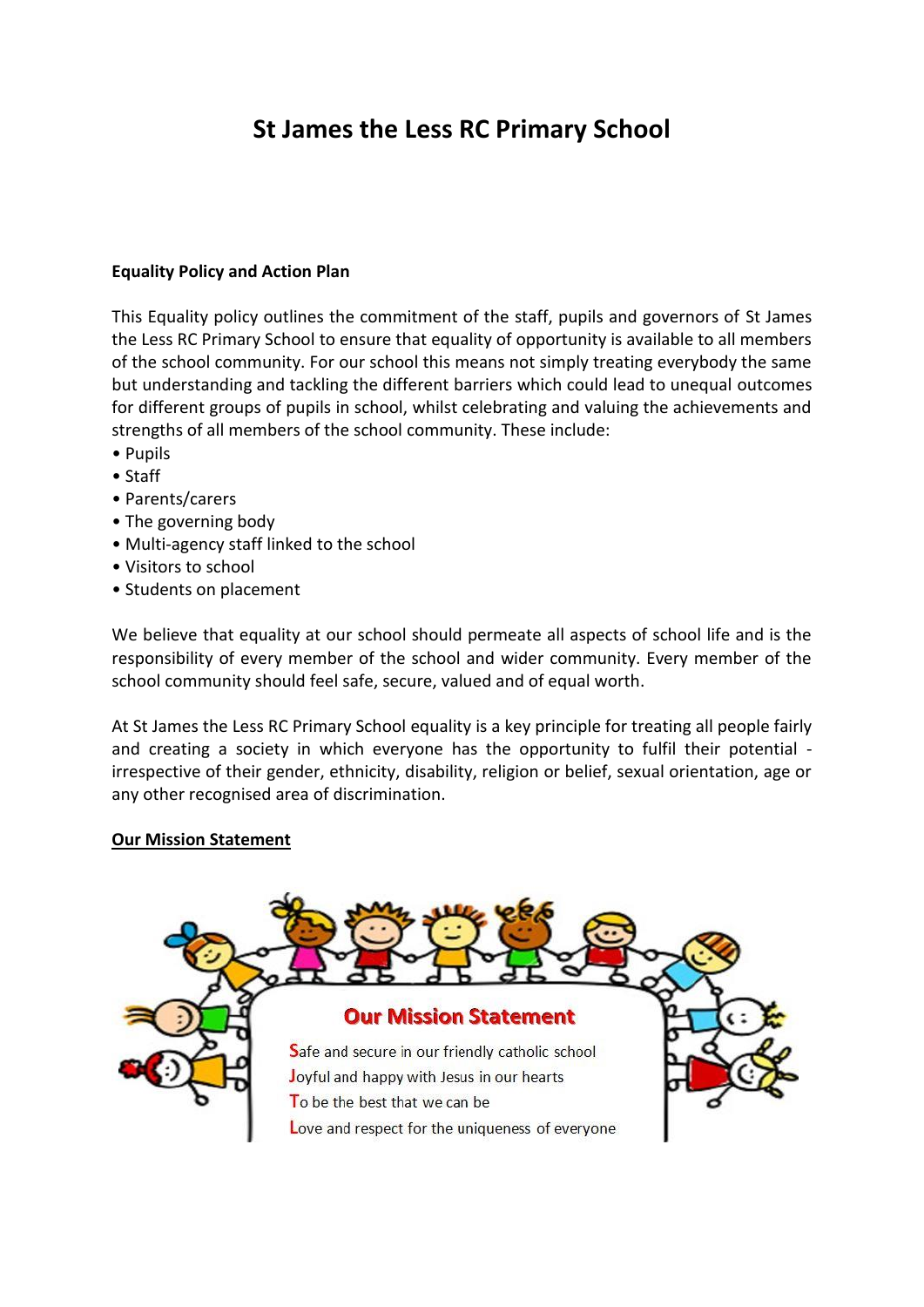We pride ourselves on our inclusive ethos and community involvement. We engage in many activities at local, national and international levels to raise pupil's awareness of a diverse and ever-changing world. Our school prides itself on links with other schools through sports and fundraising and has excellent links within our local parish. Our children initiate their own fundraising activities as well as supporting the focus campaigns in school. They have a strong sense of their awareness in a global community.

# **The School in Context**

St James the Less RC Primary School originally occupied the same grounds as the church St James the Less until relocation in the late 1990's. There are seven classrooms with typically 30 children in each and the vast majority of pupils are white British and baptised Roman Catholic. Our current building is relatively modern with disabled access throughout. School grounds are beautiful and help shape our curriculum and enhance playtimes for children. The number of pupils eligible for pupil premium grant is lower than average. School performance extremely well with most children entering school in EYFS with abilities in line or below local averages and good progress in all year groups means that children typically leave with abilities above local and national.

#### **Ethos and Atmosphere**

● At St James the Less RC Primary School, the leadership of the school community will demonstrate mutual respect between all members of the school community

● There is an *openness* of atmosphere which welcomes everyone to the school

● All within our school community will challenge any type of discriminatory and/or bullying behaviour, eg through unwanted attentions (verbal or physical) and unwelcome or offensive remarks or suggestions

- All pupils are encouraged to greet visitors to our school with friendliness and respect
- The displays around the school are of a high quality and reflect diversity across all aspects of equality of opportunity and are frequently monitored

● Provision is made to cater for the spiritual needs of all the children through planning of assemblies, classroom based and externally based activities

# **Policy Development**

This policy applies to the whole school community. It has been drawn up as a result of the outcomes of a transparent process and through consultation with: the pupils (School Council), parents, staff and governors.

# **Monitoring and Review**

St James the Less RC Primary School is an inclusive school, working towards greater equality in the whole school community. We use the curriculum and teaching to enhance the selfesteem of all those it serves and to provide a learning environment in which each individual is encouraged to fulfil her or his potential.

We collect and analyse a range of equality information for our pupils/students which includes attainment/attendance data, exclusions, and involvement of extended learning opportunities, complaints of bullying, harassment or racist incidents. These are analysed by ethnicity, disability, gender and free school meals.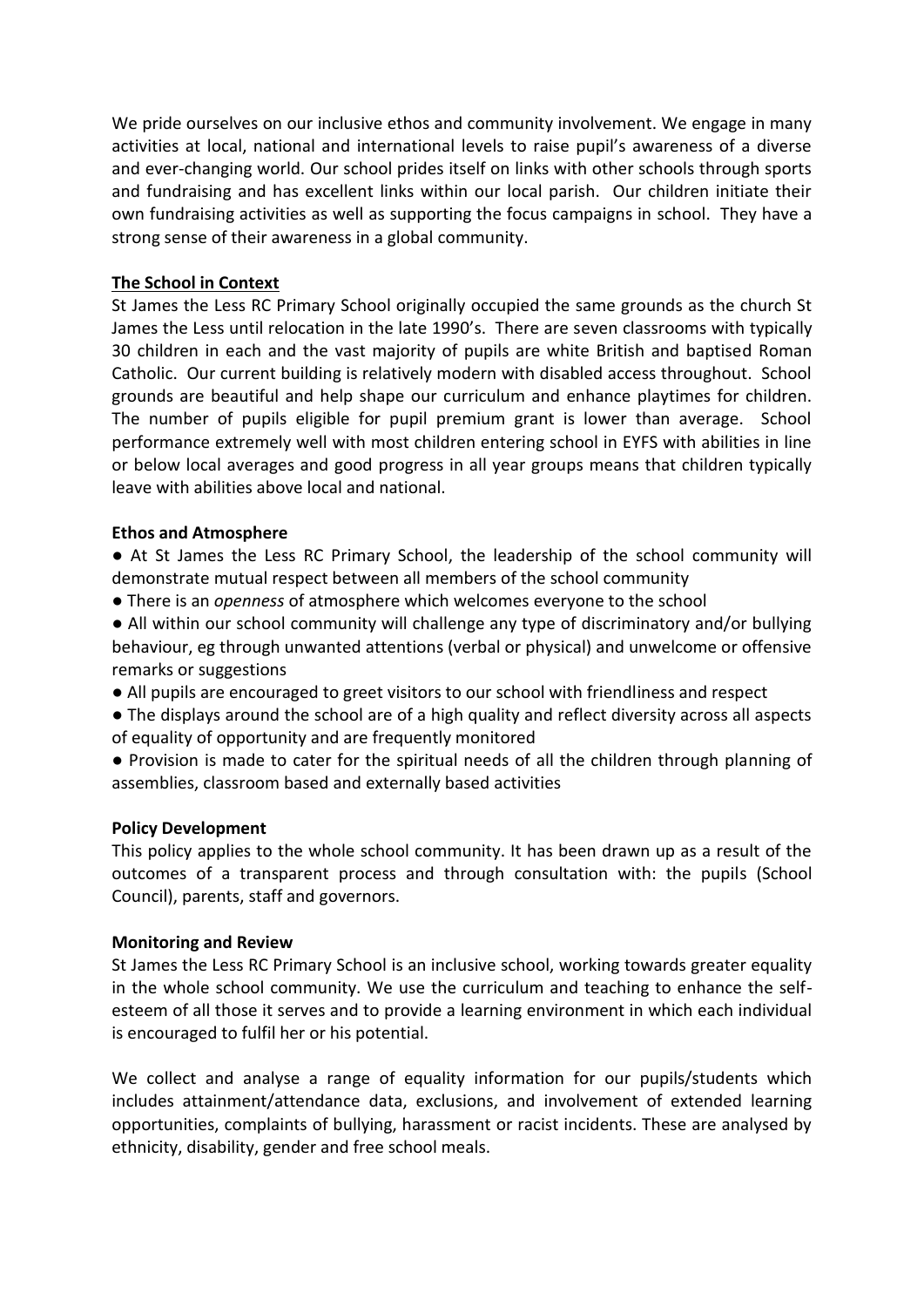We make regular assessments of pupils' learning and use this information to track pupils' progress, as they move through the school. As part of this process, we regularly monitor the performance of different groups, to ensure that all groups of pupils are making the best possible progress. We use this information to adjust future teaching and learning plans, as necessary.

Resources are available to support groups of pupils where the information suggests that progress is not as good as it should be. The governing body receives regular updates on pupil performance information.

School performance information is compared to national data and Local Authority data, to ensure that pupils are making appropriate progress when compared to all schools, and to schools in similar circumstances.

As well as monitoring pupil performance information, we also regularly monitor a range of other information. This relates to:

- Attendance
- Exclusions and truancy
- Racism, disability, sexism, homophobia, gender orientation and all forms of bullying
- Parental involvement
- Participation in Extended Learning Opportunities

Our monitoring activities enable us to identify any differences in pupil performance and provide specific support as required, including pastoral support. This allows us to take appropriate action to meet the needs of specific groups in order to make necessary improvements.

St James the Less RC Primary School is also committed to providing a working environment free from discrimination, bullying, harassment and victimisation. We aim to recruit an appropriately qualified workforce and establish a governing body that is representative of all sections of the community in order to respect and respond to the diverse needs of our population.

We collect equality information in line with LCC guidelines for employment, training and promotion. *Please refer to our Confidentiality Policy.* No issues have arisen from data analysis in regard to this matter.

Due regard is given to the promotion of equality in the School Improvement Plan. The person responsible for the monitoring and evaluation of the policy and action plan at St James the Less RC Primary School is the Headteacher

Their role is to:

- Lead discussions, organise training, update staff in staff meetings, support discussions
- Work with the governing body on matters relating to equality
- Support evaluation activities that moderate the impact and success of this policy

#### **Developing Best Practice**

#### **Learning and Teaching**

We aim to provide all our pupils with the opportunity to succeed, and to reach the highest level of personal achievement. To do this, teaching and learning will: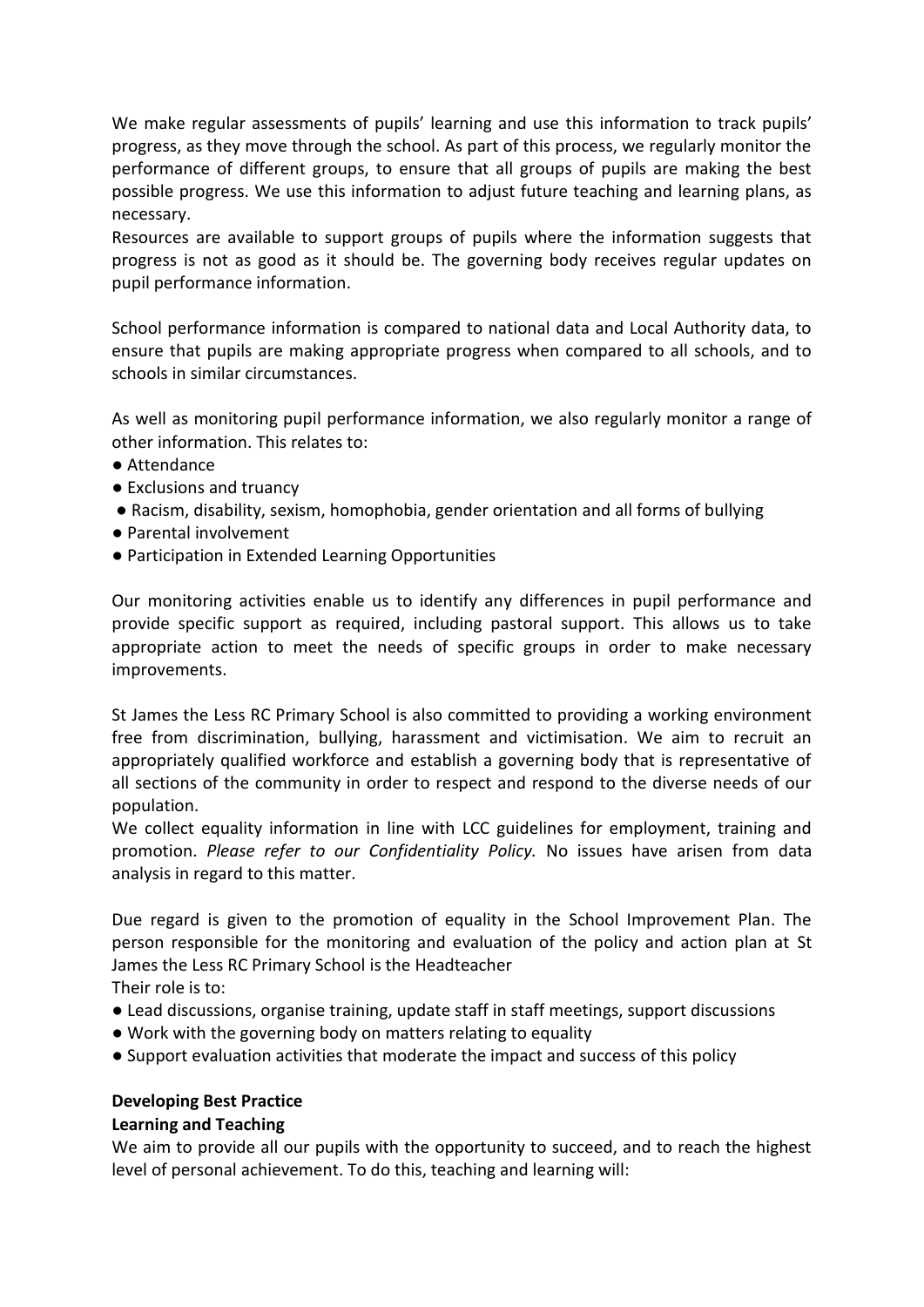● Provide equality of access for all pupils and prepare them for life in a diverse society locally in the Rossendale Valley and an increasing awareness of the global community

● Use materials that reflect a range of cultural backgrounds, without stereotyping

● Use materials to promote a positive image of and attitude towards disability and disabled people

● Promote attitudes and values that will challenge discriminatory behaviour

● Provide opportunities for pupils to appreciate their own culture and religions and celebrate the diversity of other cultures

● Use a range of sensitive teaching strategies when teaching about different cultural and religious traditions

● Develop pupils advocacy skills so that they can detect bias, challenge discrimination, leading to justice and equality

● Ensure that the whole curriculum covers issues of equality and diversity;

● All subject leaders' departments, where appropriate, promote and celebrate the contribution of different cultures to the subject matter

● Seek to involve all parents in supporting their child's education

● Provide educational visits and extended learning opportunities that involve all pupil groups

● Take account of the performance of all pupils when planning for future learning and setting challenging targets

- Make best use of all available resources to support the learning of all groups of pupils
- Identify resources and training that support staff development

# **Learning Environment**

There is a consistently high expectation of all pupils regardless of their gender, ethnicity, disability, religion or belief, sexual orientation, age or any other recognised area of discrimination. All pupils are encouraged to improve on their own achievements and not to measure themselves against others. Parents are also encouraged to view their own children's achievements in this light.

● Teacher enthusiasm is a vital factor in achieving a high level of motivation and good results from all pupils

● Adults in the school will provide good, positive role models in their approach to all issues relating to equality of opportunity

● The school places a very high priority on the provision for special educational needs and disability. We will to meet all pupils' learning needs including the more able by carefully assessed and administered programmes of work

● The school provides an environment in which all pupils have equal access to all facilities and resources

● All pupils are encouraged to be actively involved in their own learning

● A range of teaching methods are to be used throughout the school to ensure that effective learning takes place at all stages for all pupil

 $\bullet$  Consideration will be given to the physical learning environment – both internal and external, including displays and signage

# **Curriculum**

At St James the Less RC Primary School we aim to ensure that: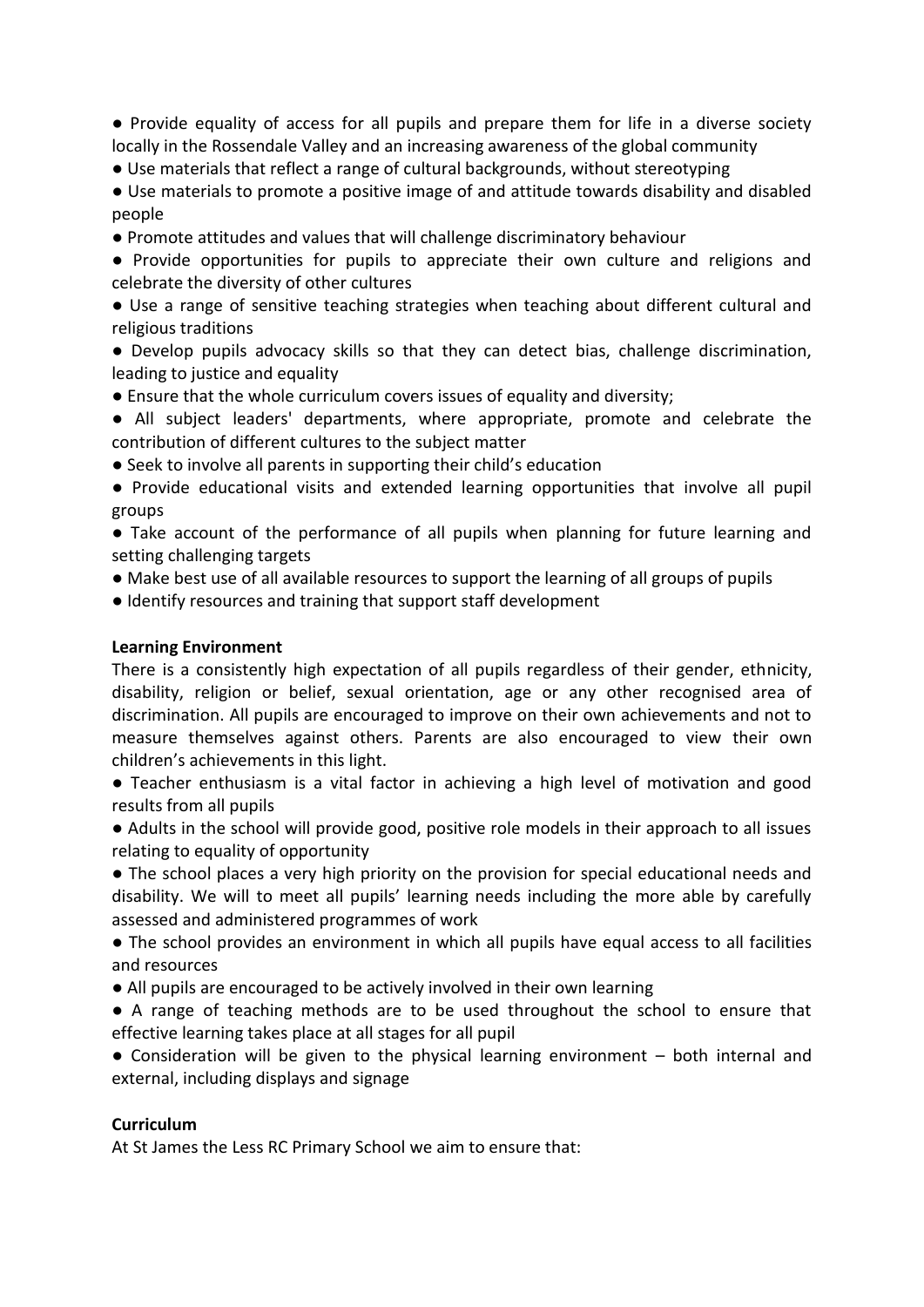● Planning reflects our commitment to equality in all subject areas and cross curricular themes promoting positive attitudes to equality and diversity

● Pupils will have opportunities to explore concepts and issues relating to identity and equality

● Steps are taken to ensure that all pupils have access to the mainstream curriculum by taking into account their cultural, backgrounds, linguistic needs and learning styles

● The principles of British Values are incorporated into our curriculum which fundamentally reinforce the principles of equality and diversity.

# **Resources and Materials**

The provision of good quality resources and materials within St James the Less RC Primary School is a high priority. These resources should:

- Reflect the reality of an ethnically, culturally and sexually diverse society
- Reflect a variety of viewpoints
- Show positive images of males and females in society
- Include non-stereotypical images of all groups in a global context
- Be accessible to all members of school community

When ordering new resources and materials we will consider how they show equality as part of the criteria for assessment.

# L**anguage**

We recognise that it is important at St James the Less RC Primary School that all members of the school community use appropriate language which: .

● Does not transmit or confirm stereotypes

- Does not offend
- Creates and enhances positive images of particular groups identified at the beginning of this document
- Creates the conditions for all people to develop their self esteem

● Uses accurate language in referring to particular groups or individuals and challenges in instances where this is not the case

# **Extended Learning Opportunities**

It is the policy of our school to provide equal access to all activities from an early age.

We undertake responsibility for making contributions to extended learning opportunities and are aware of the school's commitment to equality of opportunity (e.g. sports helpers, coach drivers) by providing them with written guidelines drawn from this policy.

We try to ensure that all such non staff members who have contact with children adhere to these guidelines.

# **Provision for Bi-lingual Pupils**

We undertake at St James the Less RC Primary School to make appropriate provision for all EAL/bi-lingual children/groups to ensure access to the whole curriculum. These groups include:

- Pupils for whom English is an additional language
- Pupils who are new to the United Kingdom
- Gypsy, Roma and Traveller Children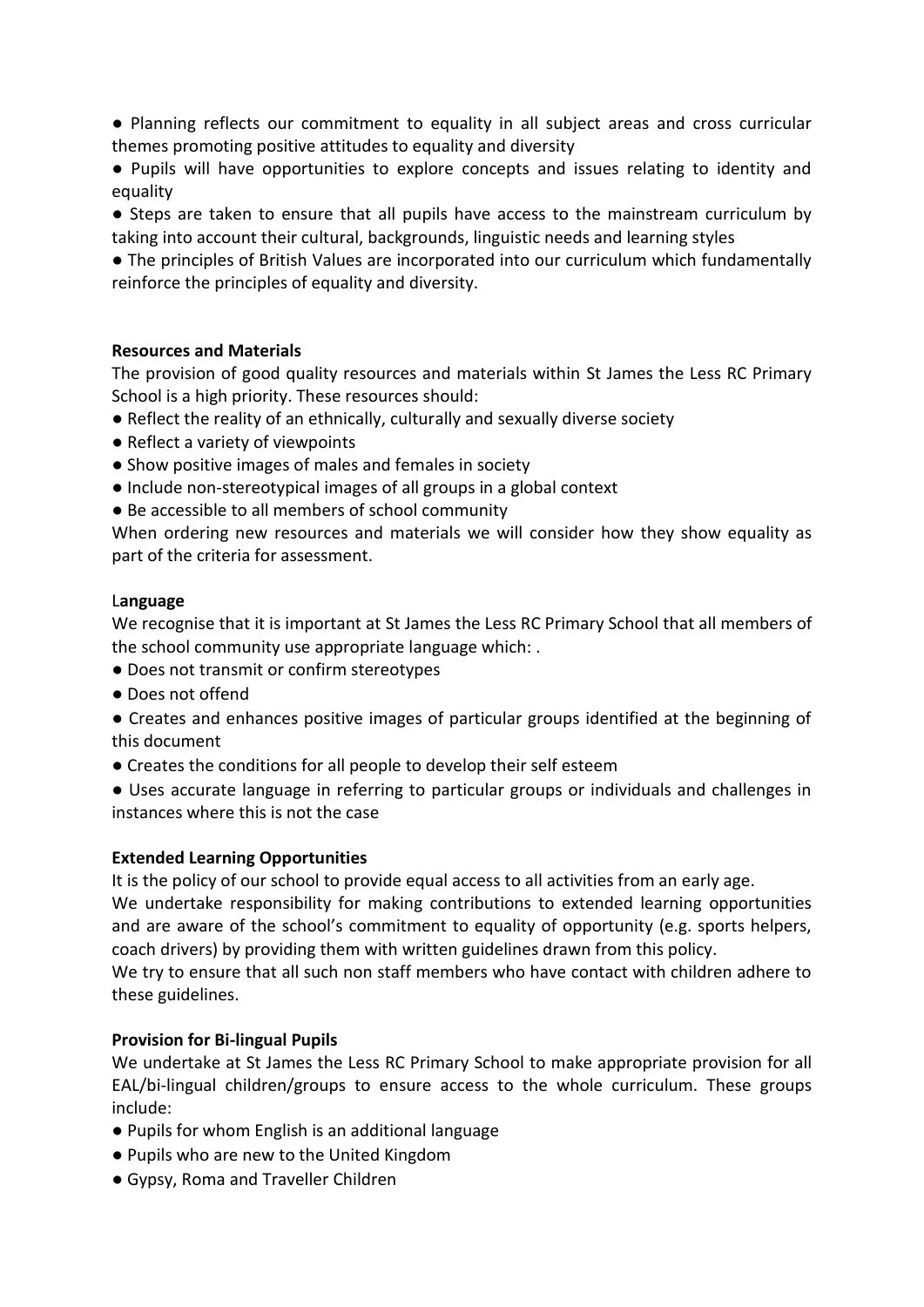- Advanced bi-lingual learners
- Use first language effectively for learning

# **Personal Development and Pastoral Guidance**

● Staff take account of gender, ethnicity, disability, religion or belief, sexual orientation, age or any other recognised area of discrimination and the experience and needs of particular groups such as Gypsy, Roma and Traveller, refugee and asylum seeker pupils

● All pupils are encouraged to consider the full range of career opportunities available to them with no discriminatory boundaries placed on them due to their disability, gender, race or sexual orientation (whilst acknowledging that a disability may impose some practical boundaries to some career aspirations)

● All pupils/staff/parents/carers are given support, as appropriate, when they experience discrimination

- We recognise that perpetrators may also be victims and require support.
- Positive role models are used throughout the school to ensure that different groups of pupils can see themselves reflected in the school community

● Emphasis is placed on the value that diversity brings to the school community rather than the challenges.

# **Staffing and Staff Development**

We recognise the need for positive role models and distribution of responsibility among staff.

● This must include pupils' access to a balance of male and female staff at all key stages where possible

● We encourage the career development and aspirations of all school staff through coaching, mentoring and professional development

● It is our policy to provide staff with training and development, which will increase awareness of the needs of different groups of pupils

● Access to opportunities for professional development is monitored on equality grounds

# **Staff Recruitment**

● All those involved in recruitment and selection are trained and aware of what they should do to avoid discrimination and ensure equality good practice through the recruitment and selection process

● Equalities policies and practices are covered in all staff inductions and a comprehensive staff handbook is reviewed annually and as need dictates

● All temporary staff are made aware of policies and practices

● Employment policy and procedures are reviewed regularly to check conformity with legislation and impact

# Note:

Under the Equality Act 2010, in very limited circumstances, an employer can claim that a certain religious denomination or belief is considered to be a genuine occupational requirement(GOR) of that role. An aided school such as St James the Less is able to rely on this for some roles in school and in particular those roles that provide spiritual leadership.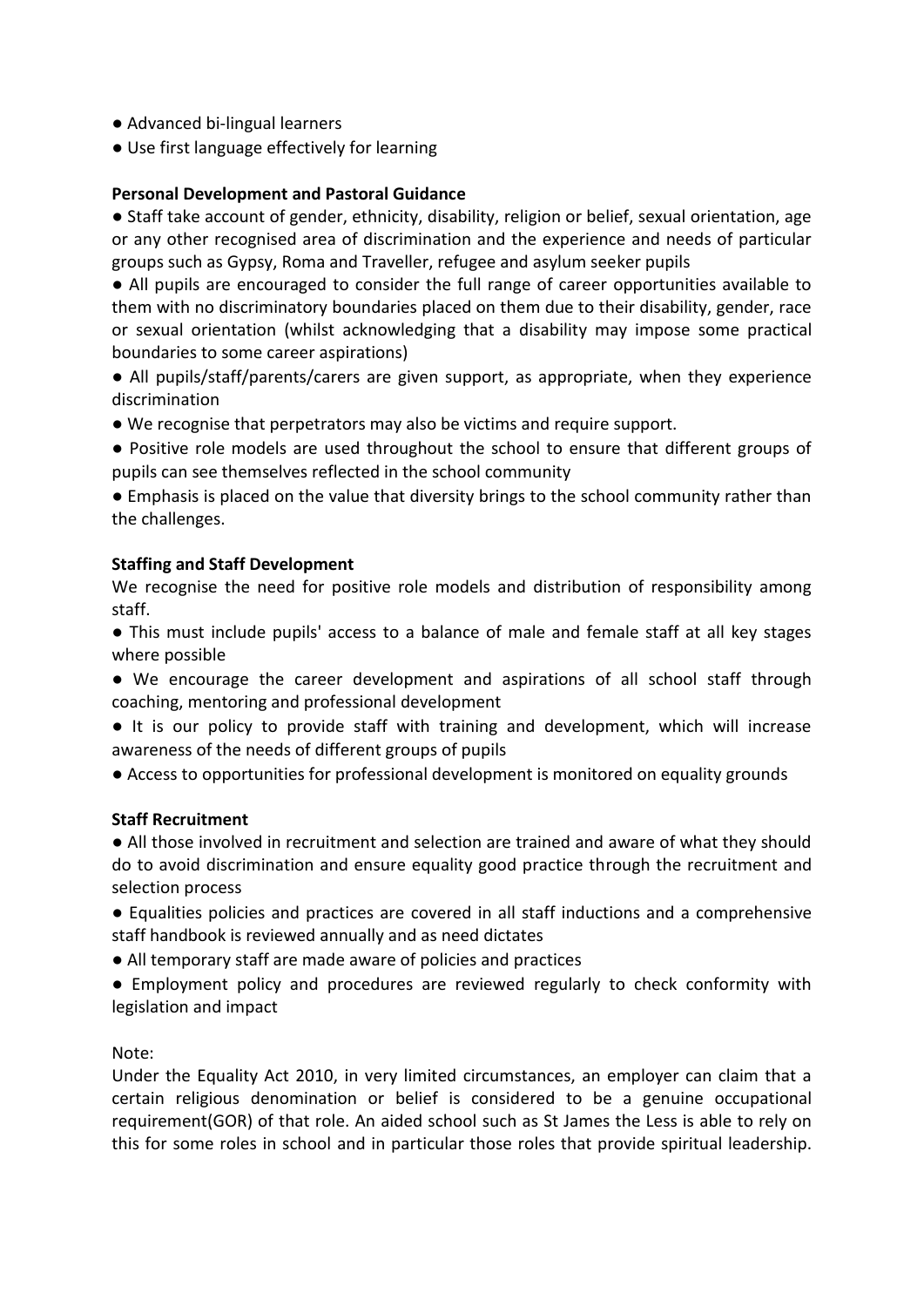However this would not apply for all staff in School. GOR is determined by the bishop of Salford Diocese for St James the Less RC Primary School.

In addition, there are also instances in which a job will qualify for a genuine occupational qualification on the grounds of gender. However, only in very few instances would this be permissable, for example, where the job is likely to involve physical contact with members of the opposite sex, where matters of decency or privacy are involved.

# **Partnerships with Parents/Carers/Families and the Wider Community**

We will work with parents/carers to help all pupils to achieve their potential.

- All parents/carers are encouraged to participate in the full life of the school.
- Setting up, as part of the schools' commitment to equality and diversity, a group made up of all stakeholders of the school community. This has been/will be developed to support the school with matters related to its equalities duties
- Members of the local community are encouraged to join in school activities

● Exploring the possibility of the school having a role to play in supporting new and settled communities

# **Roles and Responsibilities**

● Our governing body will ensure that the school complies with statutory requirements in respect of this policy and action plan

● The headteacher is responsible for the implementation of this policy, and will ensure that staff are aware of their responsibilities, that they are given necessary training and support and report progress to the governing body

● The headteacher has day-to-day responsibility for co-ordinating the implementation of this policy

● Our staff will promote an inclusive and collaborative ethos in the school, challenge inappropriate language and behaviour, respond appropriately to incidents of discrimination and harassment, ensure appropriate support for children with additional needs and maintain a good level of awareness of equalities issues

● All members of the school community have a responsibility to treat each other and staff with respect, to feel valued, and to speak out if they witness or are subject to any inappropriate language or behaviour

● We will take steps to ensure all visitors to the school adhere to our commitment to equality

# **Commissioning and Procurement**

St James the Less RC Primary School will ensure that we buy services from organisations that comply with equality legislation. This will be a significant factor in any tendering process.

# **The Measurement of Impact of the Policy**

This policy will be evaluated and monitored for its impact on pupils, staff, parents and carers from the different groups that make up our school. An action plan will be published to enable an impact assessment to be undertaken at the appropriate time within a given timescale.

# **Publicising the Policy and Plan**